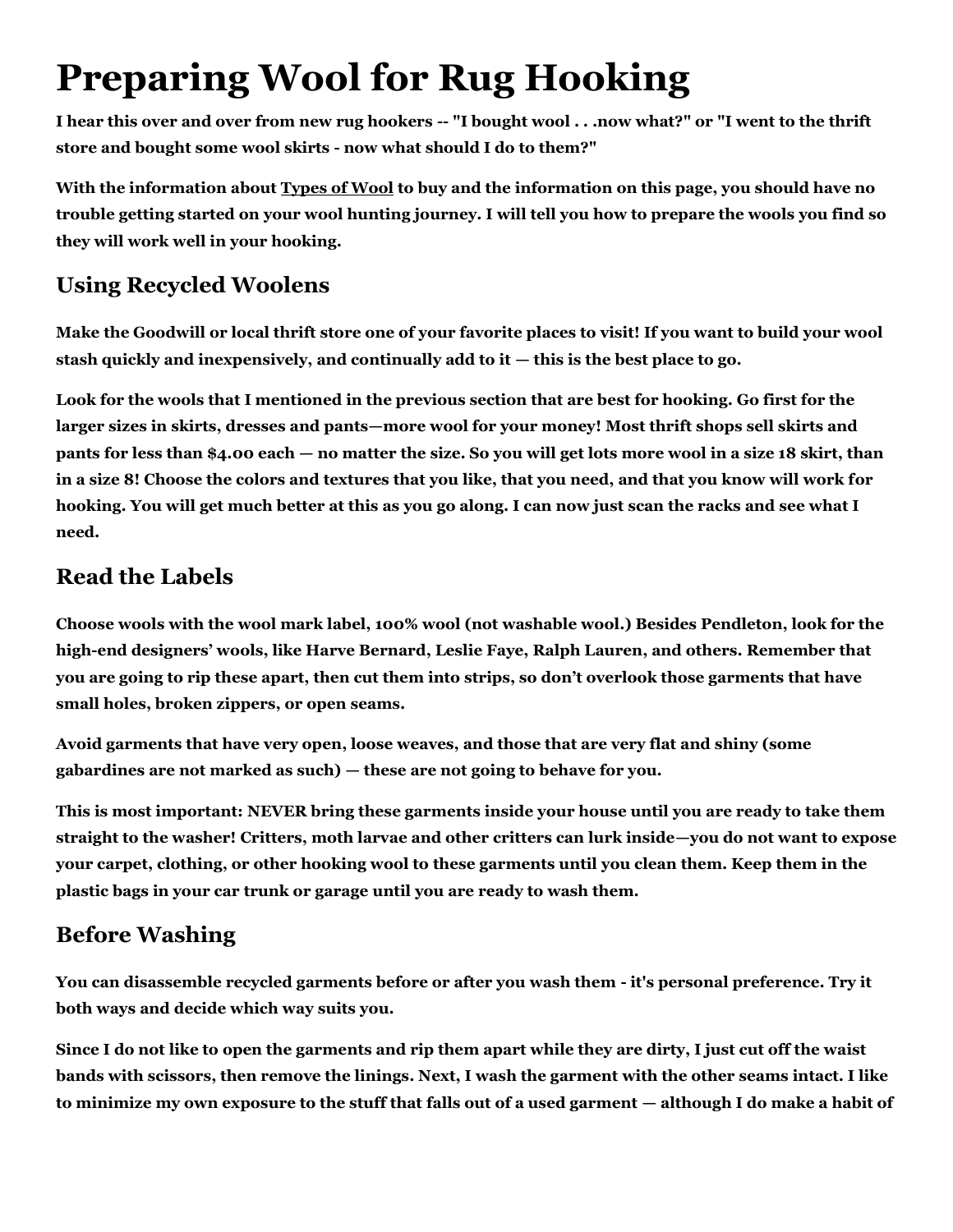**checking pockets for junk I don't want in my machine and on the wool, like tissue, matches, or whatever. So be sure to empty pockets before you wash.**

## **About Washing Wool**

**To wash wool in preparation for hooking, use warm or hot water and a cold rinse on your washing machine. Do not use any detergent containing bleach additives—bleach will dissolve wool. I prefer to use powdered Tide detergent (it is inexpensive to buy and it does not contain any added perfumes or bleaches.) Use the regular cycle on your washer to ensure sufficient agitation for fulling the wool. Gentle cycles will not agitate enough and your woolens will still be too thin and flat for hooking. The factors that cause sufficiently fulled woolens are the temperature change from hot to cold and agitation. Spinning at the end of the cycle will not hurt your wool.**

**Remove the wool as soon as the wash cycle completes**

*NOTE: Wool fuzz & lint can easily clog your washer. Be sure to thoroughly clean the left-overs from the inside of your washer after the wool comes out. At the end of your wool washing day, run a cycle of hot water with bleach through your washer to help break down and pass through any wool that might be stuck in your hoses or washer tub.*

#### **Washing the Wool**

**If you buy wool off the bolt (as-is) or recycled woolen garments for rug hooking, the first thing you will do is wash the wool. If the wool is new off the bolt, this will wash out any sizing that was put in the wool during processing and also will shrink the fibers (full the wool) to thicken it for hooking and to prevent the edges of your cut strips from raveling as you hook with them.**

**If the wool is recycled, washing does the necessary fulling for these woolens, but it also washes out any body soil, oils, dry cleaning fluid residues, or dirt that would attract moths and their wool-eating larvae**

#### **Disassembling Garments**

**After washing, I start at the bottom of the skirt or the leg of a pair of pants, snip through the hem in the seam going up the side, then rip the seam out just by pulling — wet wool and threads rip very easily. I open all the seams that run up the sides and back or font of the garment. If it's a skirt, I just have to open the hem and I am done (I already took off the waist band.) If there are pockets, I simply cut them off and throw them away. For a pair of slacks, I would next open the seams at the crotch, cut off and discard the pockets, and I have 4 panels of wool. For dresses, I just follow the same procedure as for skirts, discard anything that doesn't give me a decent size piece of wool.**